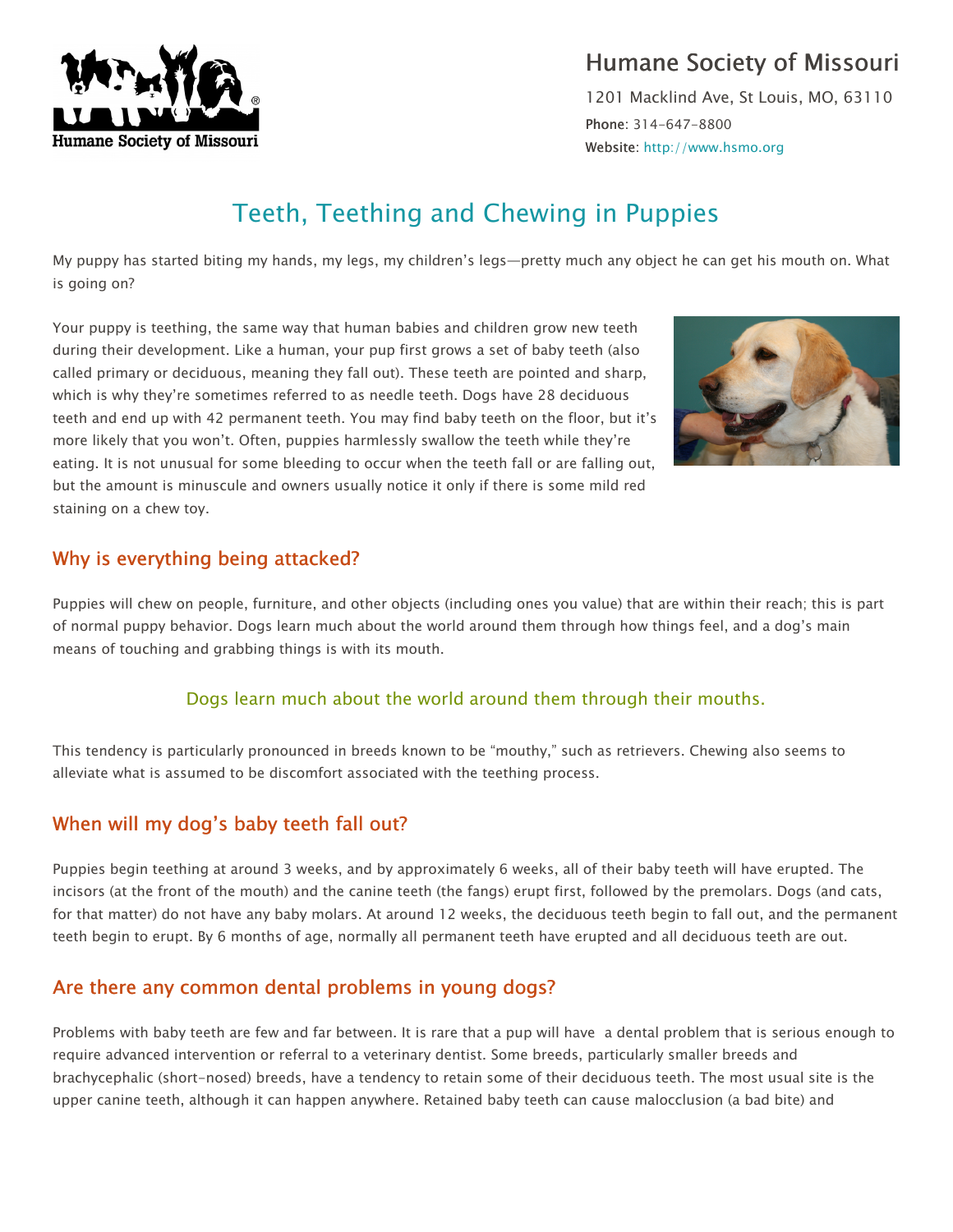discomfort. They also predispose dogs to future dental problems. Food can get trapped between the deciduous teeth, the permanent teeth, and the gingiva (gums), which can lead to periodontal (dental) disease. Retained deciduous teeth need to be removed. Usually a simple procedure, it is commonly performed at the time of the pet's neutering or spaying.

#### What are acceptable chew toys, and which ones should be avoided?

Because dogs tend to chew nearly everything, nearly everything has been found to cause problems. This goes for rawhides, pigs' ears or other parts of animals given to dogs to chew (some owners swear by the "bully stick," which is the dried or cooked amputated penis of a bull), bones, synthetic toys, tennis balls, etc. Some of these objects have caused gastrointestinal blockages or intestinal punctures, which often require surgery and can be life-threatening; others have blocked the throat, causing dogs to asphyxiate.

Notwithstanding these facts, consider that millions of dogs have been chewing millions of objects for years, most without incident. So the risk does appear to be low, but as with most activities, it cannot be eliminated. Watch your dog when he begins chewing, and talk to your veterinarian about which chew toys are the safest bets for your puppy.

#### Talk to your veterinarian about which chew toys are the safest bets for your puppy.

Bear in mind that some objects that are safe from the point of view of ingestion or inhalation may still not be very good for your dog's teeth. Most veterinary dentists recommend against allowing puppies and older dogs to chew anything hard. That would include objects made of nylon as well as "unbreakable" natural bones, such as marrow bones. Veterinary dentists often sum up this recommendation with the maxim, "Don't let your dog chew anything that won't bend."

### What should I do about my puppy's chewing behaviors that I don't like?

Do not reward behavior you don't want, and don't let others reward it either. If your puppy is chewing on your hands or any other body part, yelp a high pitched shriek like a puppy makes, pull your hand away, and go play elsewhere.

#### Do not reward chewing behavior you don't want, and don't let others reward it either.

There is no consensus about the best way to teach puppies not to chew. Some methods may even seem contradictory because what may work for one dog may be inappropriate for another. Check with your veterinarian for a personalized recommendation.

## My children like playing rough with the puppy, and they say that they don't mind the occasional scratch or gentle bite. Is this OK?

No! Permitting this behavior teaches your pet that hands are acceptable toys to use as he or she pleases. Your dog is not only learning that it is OK, but the pup is even being rewarded for this behavior when your children continue playing after being bitten or scratched.